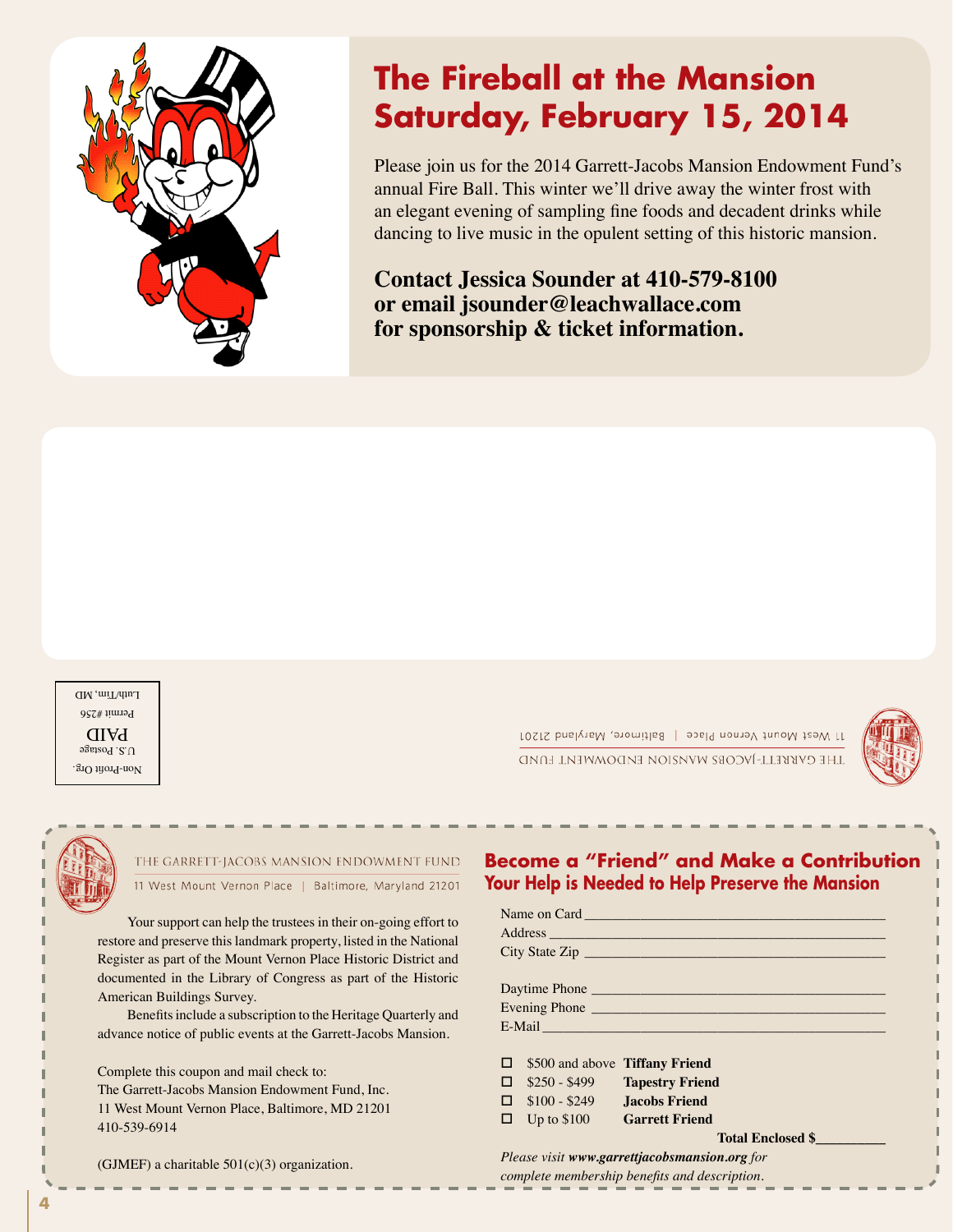

THE GARRETT-JACOBS MANSION ENDOWMENT FUND 11 West Mount Vernon Place | Baltimore, Maryland 21201



# **The Next Major Project... The Heritage Room Tapestries**

*". . . . .the use of tapestry in the Garrett-Jacobs dining room is possibly the last example of its type in the U.S."*

The above quotation is what the "experts" have consistently indicated over the past year to the GJMEF Heritage Room Capital Project Committee (Frank Dittenhafer II, Chair and Members, Jim Durkay and Barry Casanova). None of them knew of any comparable 19th century installation of European tapestries in the United States which still remain on the walls. The tapestries, which were woven originally in the first quarter of the 17th century, are a complete set. The scenes, borders, and verdure were woven at the same time for installation in the same room.

The "experts," who were consulted are distinguished curators, fine arts appraisers, and textile conservationists—11 in all. The experts confirmed that the application of tapestry in this manner was very popular with a select group of American families and their architects. The decoration of interiors with costly textile from the 17th and early 18th centuries was central to the image of "artistic interiors" – a reflection of status of the owners at the time of their creation.

A bedroom tapestry does exist at the Vanderbilt National Historic Site at Hyde



Park installed 20 years later. Another expert reported that a set of Baumgarten tapestries remain on the dining room walls in a private home in Manhattan; however, they are American made. All the rest have come down.

The Heritage Room exists today as perhaps the least modified of all of the original 40+ rooms within The Garrett-Jacobs Mansion. The 17th century northern European tapestry covering the dining room walls was installed in the 1880s when the room was built and "redecorated" in the Gothic Revival style by New York architect, Stanford White. Two complete scenes hang on the right and left side of the fireplace. The remaining walls and surfaces were literally "upholstered" with tapestry verdure to fit the residual areas.

*continued on page 3 continued on page 2*

# **The 110th Anniversary... The Great Baltimore Fire and the Engineering Society**

The Fire started on Sunday morning, February 7, 1904 supposedly "when a lighted cigarette was dropped through a grate in front of the John E. Hurst Company warehouse located on the southeast corner of German (now Redwood) and Liberty Streets. The dry goods stored in the basement were soon in flames and within ten minutes the building literally exploded." (Dilts 3)

"Fanned by a southwest wind, the fire consumed 140 acres of commercial property and destroyed 1,343 buildings within 30 hours. The total losses were estimated between \$125 to \$150 million which included some 2,500 firms that were temporarily out of business. Not one life was lost! Interestingly, the buildings that survived were developed by United States engineers over the previous 20 years." (Palmore 8)

Formed in early February, 1905 by Alfred Quick, a water engineer for the City of Baltimore and four other municipal engineers, the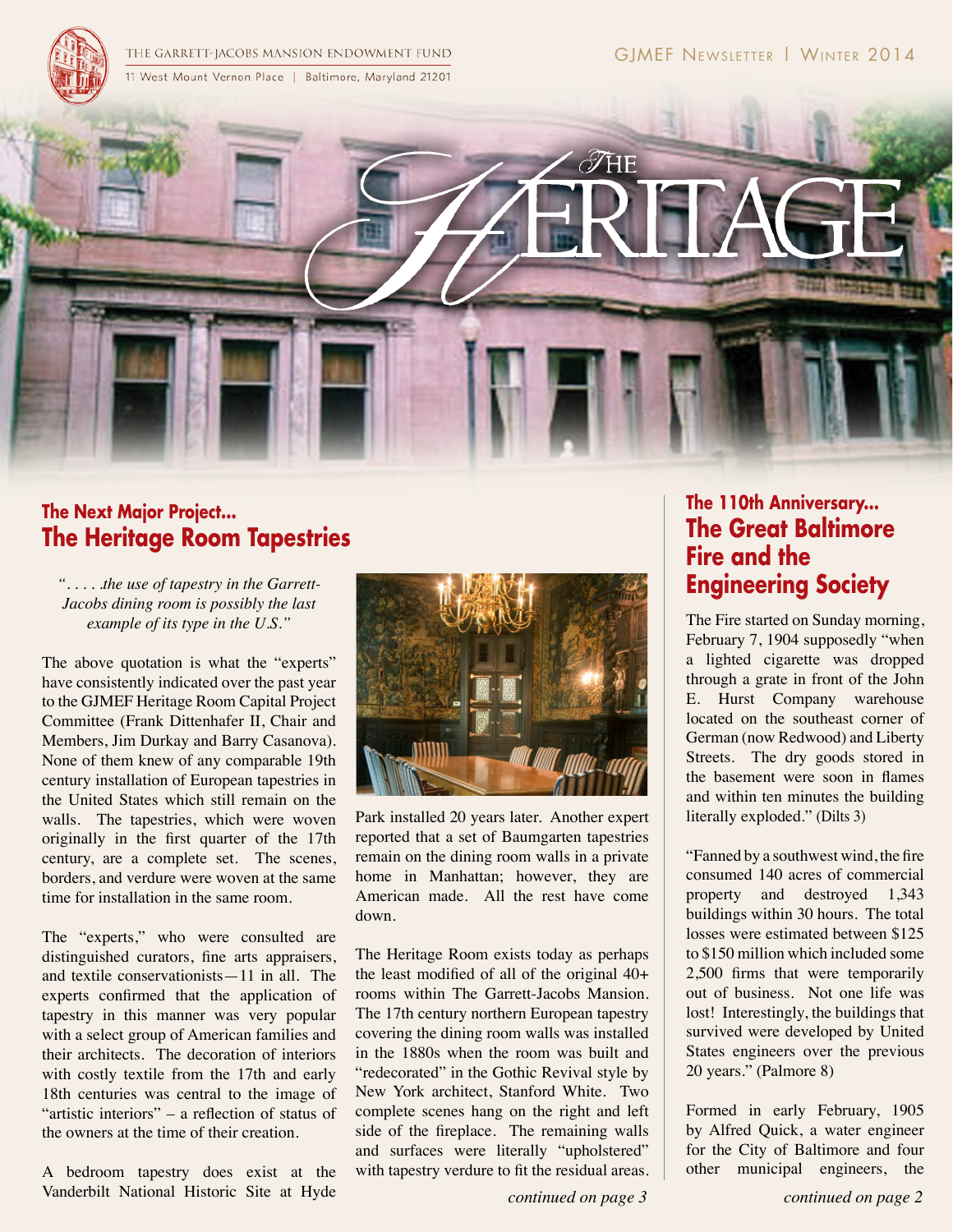

**THE** GARRETT-JACOBS **MANSION ENDOWMENT FUND** 

#### **Board of Trustees**

The Garrett-Jacobs Mansion 11 West Mount Vernon Place Baltimore, Maryland 21201-5190 410-539-6914 www.garrettjacobsmansion.org

Mr. Michael Dick Mr. Carl Eastwick Mr. Frank Dittenhafer Mr. David H. Gleason Mr. Johns W. Hopkins, Jr. Ms. Lisa Keir Mr. Robert F. Leach Mr. Charles A. Meyer Mr. J. William Middelton Ms. Judith Proffitt Dr. Kathleen Waters Sander Mr. Bruce T. Votta Mr. John Carroll Weiss, III

Heritage Editor: Jo Anne Sabas

*"Heritage" is distributed to members and friends of The Garrett-Jacobs Mansion Endowment on a quarterly basis.*

#### **Advisory Board**

James Abbott Jeffrey Buchheit The Honorable John Carroll Byrnes J. Joseph Clarke, Jr. James D. Dilts Charles B. Duff Elaine Eff James Garrett Eva Higgins Lance Humphries Henry Johnson Lisa Keir Cindy Kelly Leslie King-Hammond Zippy Larson Bernadette Low, PhD Jane McConnell Travers Nelson Walter Schamu Andrew Van Styn Gary Vikan Courtney B. Wilson

# **MISSION STATEMENT**

The mission of the Garrett-Jacobs Mansion Endowment Fund is to preserve and restore the Mansion as a National Historic Landmark and to share the history, architectural and civic legacy of the Mansion for the benefit and education of the public.

#### *The Great Baltimore Fire and the Engineering Society*

#### from page 1

Engineering Society of Baltimore's (ESB) timing was significant—it marked the first anniversary of the Great Fire. "Out of the ashes, the engineers along with leading bankers, lawyers, and politicians including some, who later became members of the Engineering Society, set out not just to restore the city, but make it better." (Palmore 8).

The most dramatic contribution was the development of a water and sewage system. Before the Fire there was no sewage system; the privies and water closets drained into backyard cesspools. The water system, a bit better, dated back to 1804 included wooden pipes. "Because of those remarkable engineers foresight, the harbor lines and docks were readjusted and streets were improved in the process." (Palmore 8)

Let's advance to 1960 when the Engineering Society of Baltimore acquired the vacant, unheated, set-to-be-demolished Garrett-Jacobs Mansion, a mansion far removed from the 1904 devastating fire. Yet, it is a testament to the ESB's members and

#### *Outreach Programs at the Mansion...*

**The Boys and Girls Club of Metropolitan**<br> **Baltimore** celebrated its Annual Holiday Party on Monday, December 9th from 5:30 p.m. to 7:30 p.m. Held in partnership with the ESB, these events help the Boys and Girls Club fulfill its mission: "To inspire and enable all young people, especially those who need us the most, to realize their full potential as productive, responsible, and caring citizens." That evening the children participated in a gingerbread house construction and decorating contest. After a casual dinner. there was some light entertainment. As the children departed, they were presented with an age and gender appropriate wrapped gift. Does this sound



its Women's Auxiliary, who restored and preserved it. This chapter in ESB's history is not about improving lousy water and sewer systems; rather, restoring a near-forgotten mansion to its original architectural grandeur. Today it is the exquisite meeting and dining place for all professionals. ■

- Dilts, James D. *The Engineers 1905-1980*. Baltimore: The Engineering Society of Baltimore, 1980.
- Palmore, Jo Anne. "The Engineering Society" The Mill Corridor June 1996.

like a tradition to you? In her day, Mrs. Garrett held Christmas parties in the Hall of Mirrors for the messenger and newsboys of the city where they were entertained with vaudeville shows. Each child received one dollar and a box of candy to take home.

**Meals on Wheels** held its *Thanks for Giving Donor Reception* on November 14. While the GJMEF did not do anything directly for this event; nevertheless, the Mansion provided the elegant surroundings and attentive service for this well-known organization that provides basic nutritional meals for the elderly.